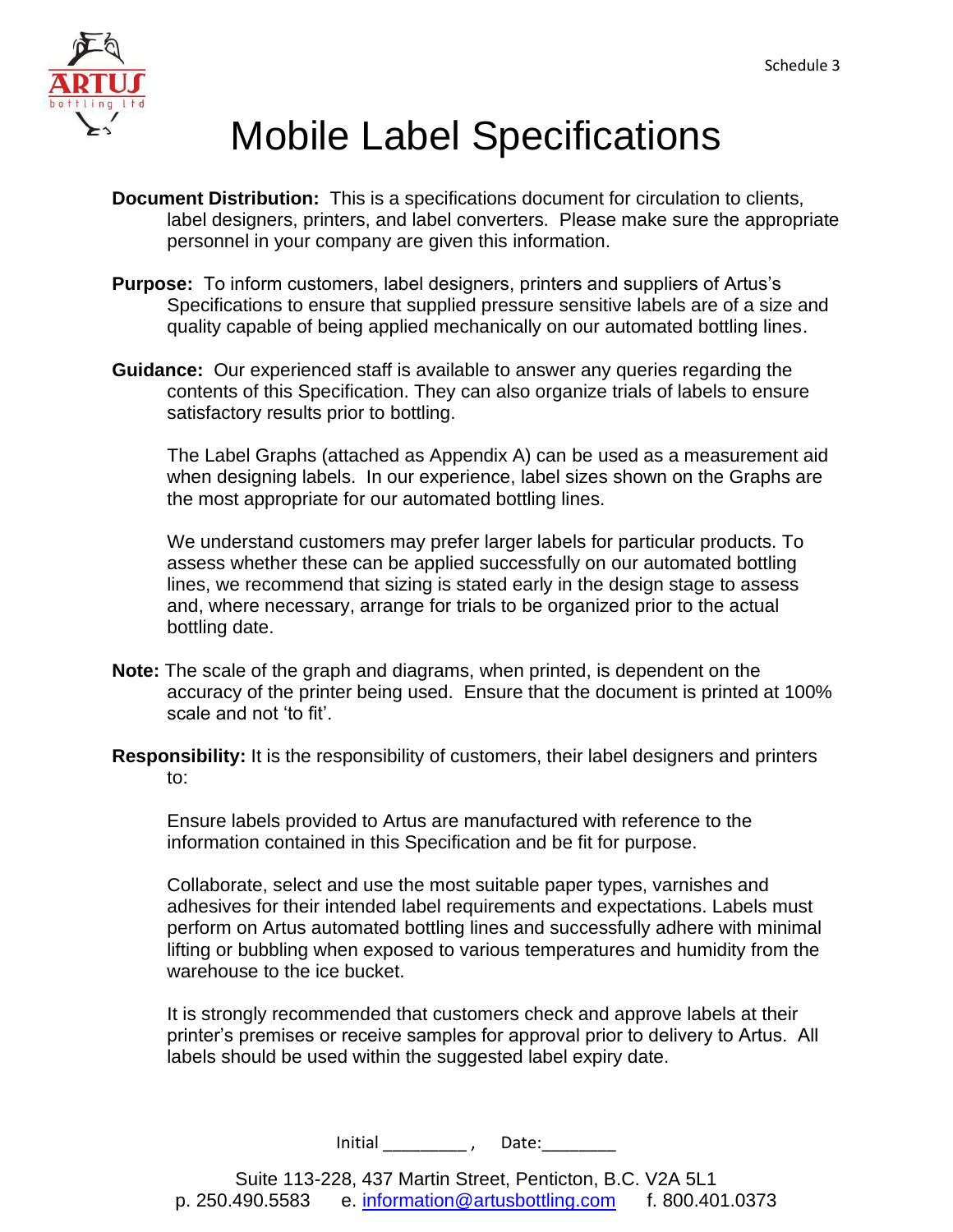**Requirements:** This section sets out label requirements for application on Artus's automated bottling lines. We understand that from time to time our customers will have labels that do not meet all of these requirements and we will work with you to achieve best application results.

#### **1. Automated Application Capabilities**

**FB-1** for body labels (front and back on single web) **- or – FB-2** for body labels (front and back on separate webs)

#### **Sparkling shoulder labels**

#### **2. Paper Weight**

(a) Body labels require a minimum paper weight of 60# and a maximum thickness of 0.0050".

#### **3. Label Design**

- (a) Special care is required when choosing wine labeling papers, as some stocks can be thick and absorbent, or highly embossed making them stiff. If an open weave paper is to be used, then we recommend one with a low COBB value to reduce the risk of bubbling/lifting. It is also essential that the surface area of the paper stock is sufficiently sealed with moisture repelling varnish.
- (b) The use of under laminates is recommended for products that require refrigeration.
- (c) Heavy embellishment or embossing can reduce the adhesive bond area of a label to the glass. **The greater the extent and depth of the embossing, the greater the chance of failure.**
- (d) Labels that have all over emboss/embellishment must have a 5mm emboss free zone measured from each label edge to aid adhesion and help prevent label lifting from the glass post bottling.
- (e) Foil stamping can stiffen the label and reduce adhesive contact with the glass, making the label lift from the bottle after it has been applied.
- (f) High gloss/reflective metallized labels will highlight all minor irregularities in the glass surface, e.g. bottle seams etc.
- (h) Permanent adhesives with high initial tack (bond) must be used and be compatible with condensation on glass.

 $Initial \qquad \qquad \_ \prime \qquad Date: \qquad \qquad$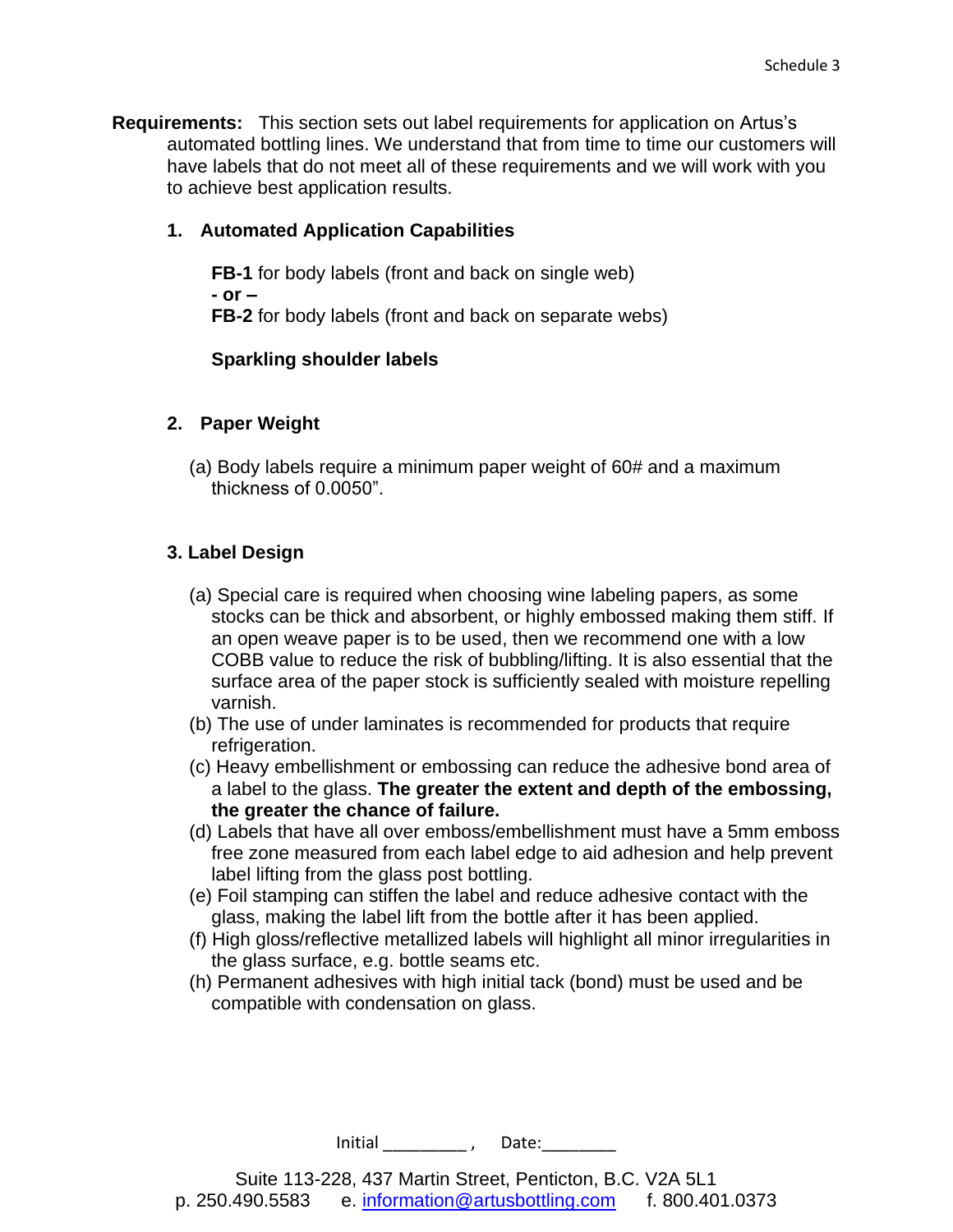**Summary -** The main causes of label lifting or bubbling/creasing of labels are:

- Paper stock over 90#
- Open weave paper (uncoated and matt)
- Excessive emboss/embellishment
- Foiling/metal finish
- Bottle sink and bulge

**Note:** Evidence of lifting or bubbling becomes apparent after bottling.

#### **4. Label Size**

#### **4.1 Body labels**

- (a) The Label Graph (Appendix A) shows, in our experience, what reliable label sizes are for our automated bottling lines.
- (b) If your label does not fit into the dimensions shown in the Label Graph we recommend that we are advised early in the design stage so that we can offer our assessment before print and/or organize trials well before the actual bottling date.

#### **Artus Bottling cannot be held responsible for labelling issues stemming from label size and application due to out of roundness or bulges/sinks on the bottles. Extra winery staff will be required when these situations occur.**

- (c) Minimum label height is 7mm (see Appendix B).
- (d) Maximum label height is 180mm (see Appendix B).
- (e) Minimum label width 12mm (see Appendix B).
- (f) Maximum label width 300mm combined front and back (see Appendix B).
- (g) The requirements for 375ml, 180ml and other size bottles are varied and therefore all labels must be assessed and, where necessary, undergo trials prior to the actual bottling date.
- **While these are measurements that Artus equipment can label, application issues may arise due to extreme values. For recommended label dimensions to best fit standard bottle sizes, refer to Appendix A.**

#### **5. Positioning of labels on bottles**

#### **5.1 Body labels,**

Our guidelines for placement of standard size body labels on 750 ml bottles are:

 $Initial \qquad \qquad \_ \prime \qquad Date: \qquad \qquad$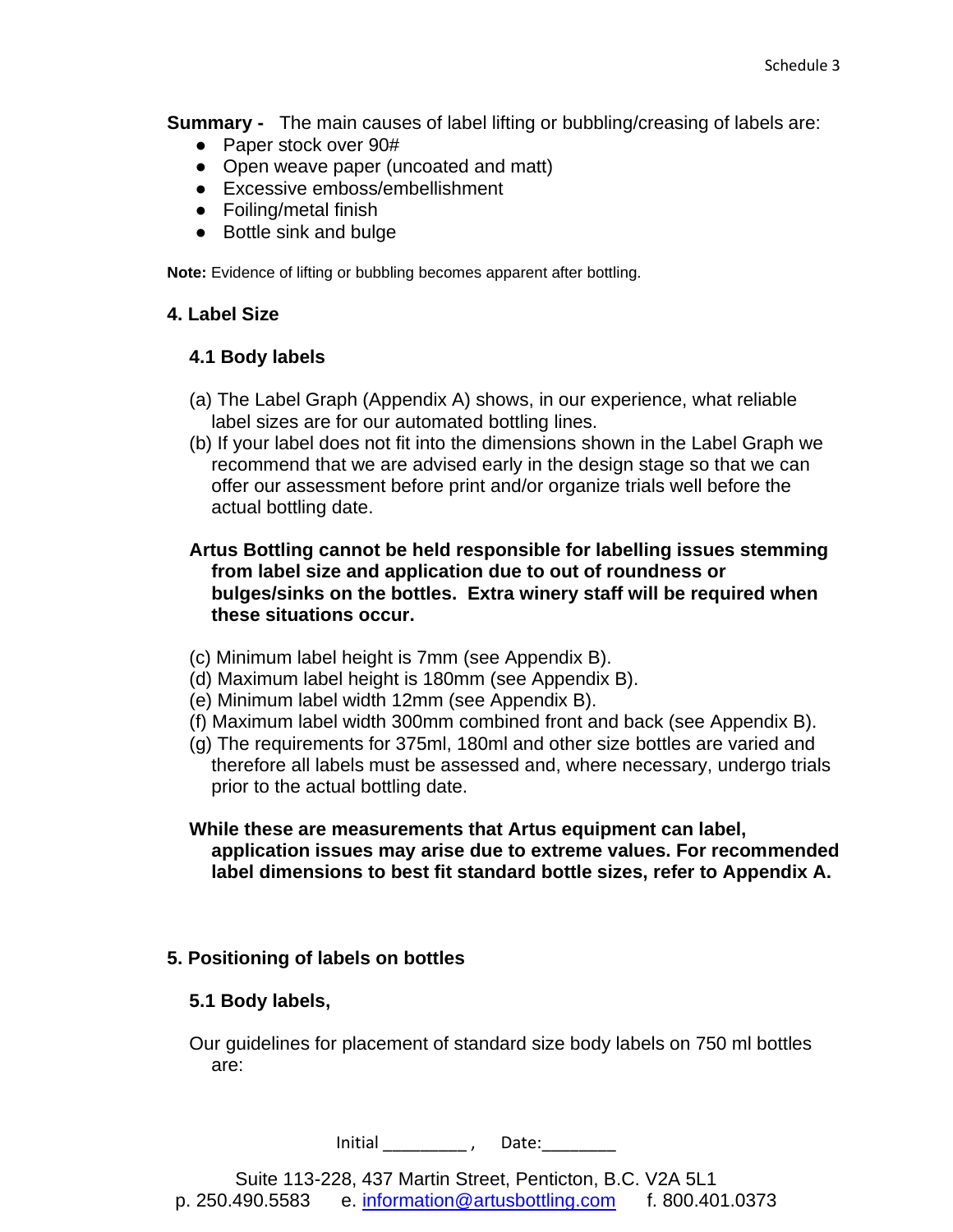- (a) Minimum 40mm gap between front and back label (20mm left and 20mm right).
- (b) The top of the label should be 5mm above the bottom of and below the top of the bottle manufacturer's label panel specification
- (c) The requirements for 375ml, 187ml and other size bottles are varied and therefore all labels must be assessed and, where necessary, undergo trials prior to the actual bottling date.

#### **5.2 Shoulder labels**

(a) Placement of shoulder labels must be assessed individually to ensure that the size and shape are correct for the selected bottle

#### **5.3 Clear labels,**

(a) If the label design does not have a full width block of solid colour to use for optically "spotting" the label gap, the back of the lining paper must have a solid block of colour printed onto it to identify the die gap

#### **6. Gap, Squareness & Lift & Fall Movement Tolerances**

|                      | Gap       | Lift and Fall | Squareness |
|----------------------|-----------|---------------|------------|
| Front and Back Label | $+/-$ 4mm | $+/- 2mm$     | $+/-$ 1mm  |
| Shoulder             | N/A       | $+/- 2mm$     | $+/-$ 1mm  |

#### **7. Body Label Roll Diagrams**

(a) The Label Roll Diagrams (Appendix B) provides a visual of dimensions, weight, die gap, and webbing information for body labels.

(i) All label rolls to be supplied as industrial standard unwind left hand lead (ii) PET webbing is recommended to reduce breaks during the labeling process.

(iii) The distance between labels (die gap) on the webbing must be consistent across all label rolls (minimum 3mm, maximum 15mm) to assist with satisfactory label application on our automated bottling lines.

(iv) The webbing height must be greater than the size of the label. We recommend a minimum 2mm and maximum 5mm (with a variation of no more than +/-0.25mm across the label run.) This webbing distance must be consistent across all label rolls.

(v) Maximum label roll weight 8kg and individual carton weights no greater than 16kg

(vi) All label converting waste (eg matrix waste) must be removed from webbing ready for automated application.

Initial  $\qquad \qquad$  , Date: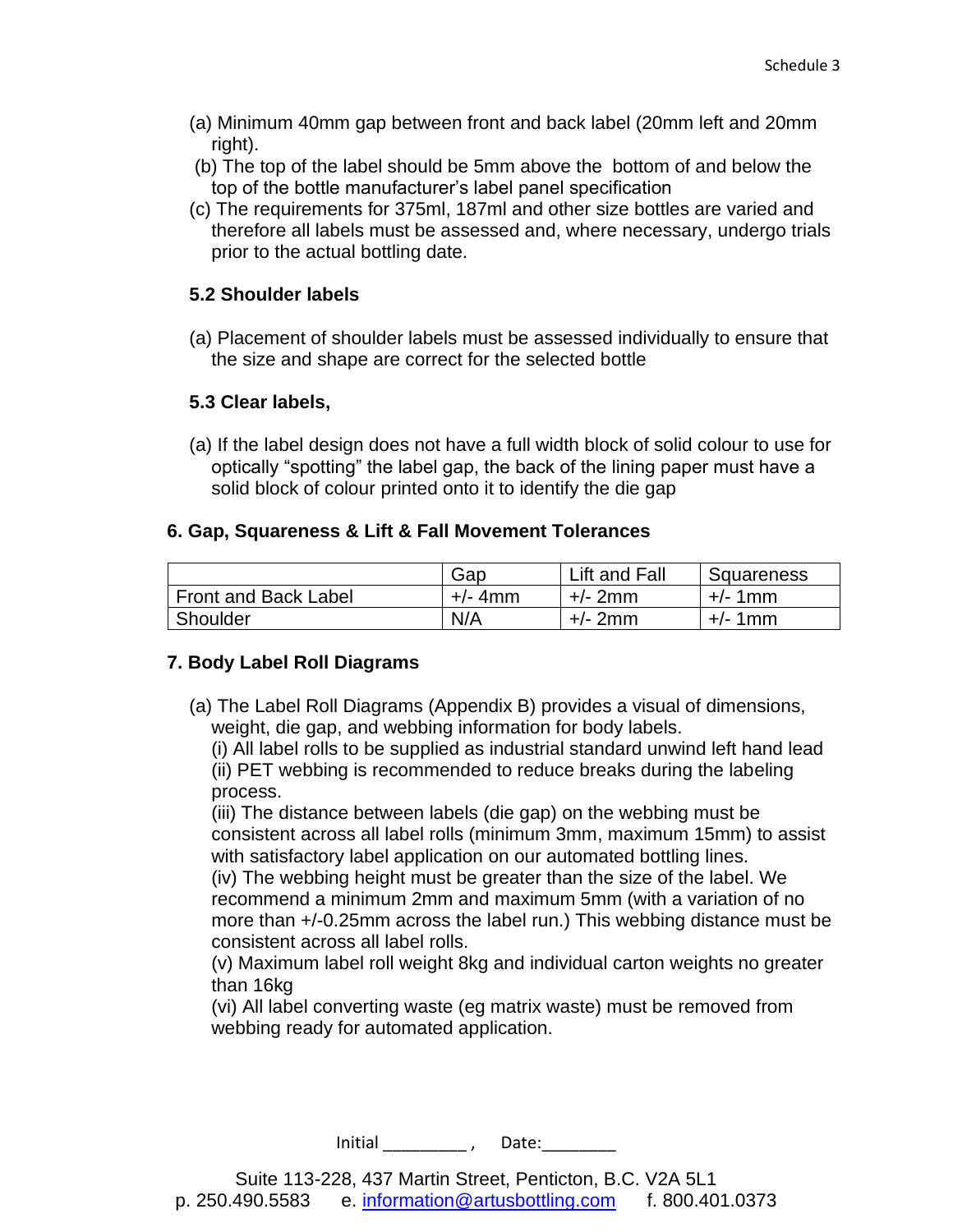#### **7.1 Body Labels**

- (a) Label roll size maximum 280mm.
- (b) Core width 76mm (3") inside diameter.
- (c) Labels must be within 40mm from top or bottom edge of web in order for the label sensor to be able to detect.

#### **7.2 Shoulder Labels**

- (a) Label roll size maximum 280mm.
- (b) Core width 76mm (3") inside diameter.

### **IMPORTANT NOTES**

The winery is responsible for the down-time charges related to the following issues with their labels and the printing there of which may result in:

#### **(a) Die strike issues:**

● Liner tearing may occur if die strikes are too deep and the liner is compromised.

#### **(b) Release issues:**

- Silicone voids. Silicone voids may cause the label to adhere to the liner and not release at the peeler bar subsequently causing a "V" type tearing of the liner.
- Excessive release agent. Excessive release agent may cause the label to separate from the liner prior to the peeler bar.

#### **(c) Bubbling:**

- Bubbling due to moisture/water. Unsuitable adhesive, stock, and/or varnish for the intended use. Choices in adhesive, stock, and/or varnish need to match the intended application. If the label fails the ice bucket test, it will bubble when exposed to moisture or water.
- Deep embossing/embellishment. Deep embossing/embellishment and or ornate embossing/embellishment may reduce the surface contact of the label to the bottle reducing the adhesion. Use of suitable adhesive is paramount.

Excessive label waste and downtime charges will occur for these avoidable issues.

Initial \_\_\_\_\_\_\_\_\_\_, Date:\_\_\_\_\_\_\_\_\_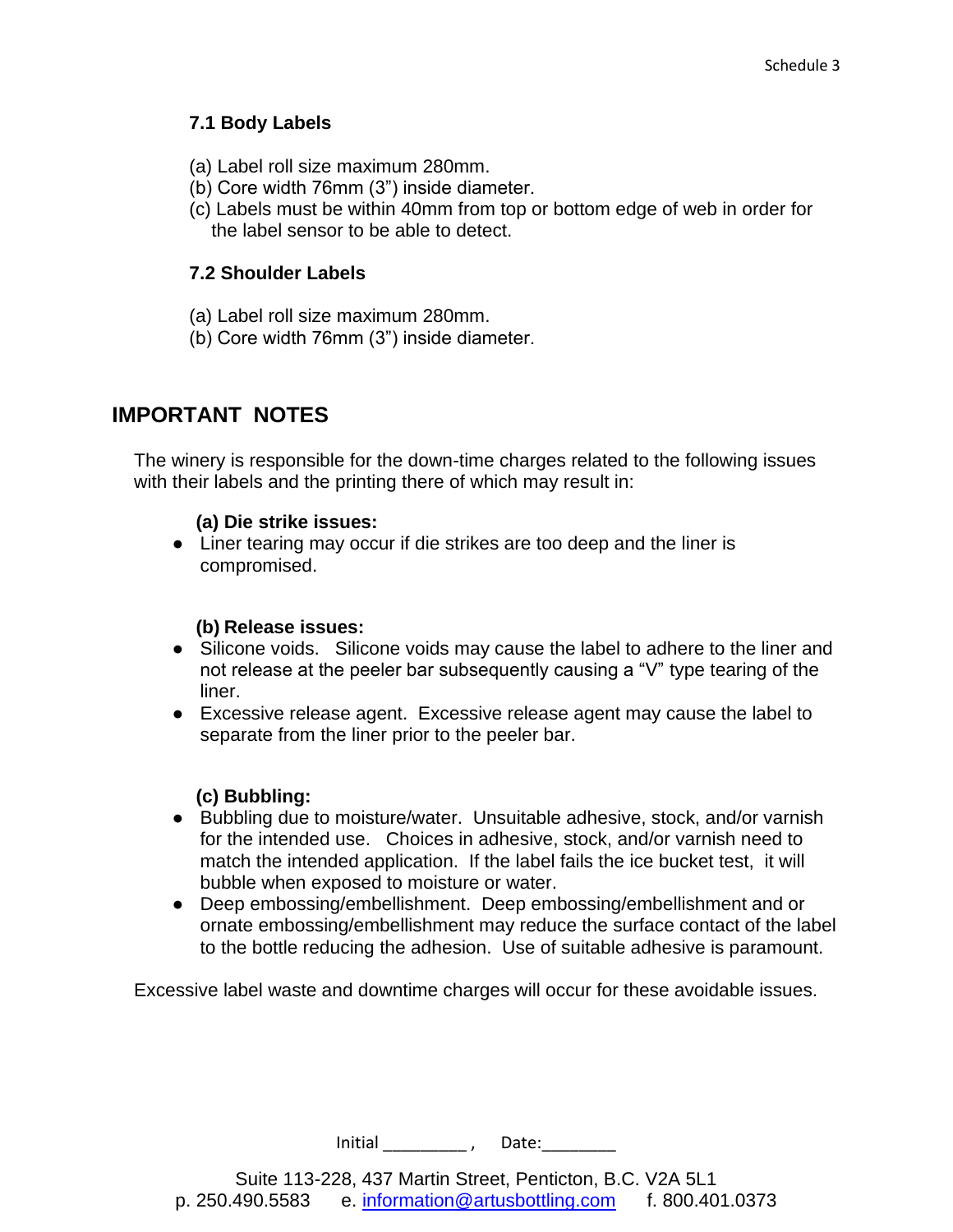

Adapted from Wine Packagers of Australia Inc. specification for pressure sensitive labels, October 2014.